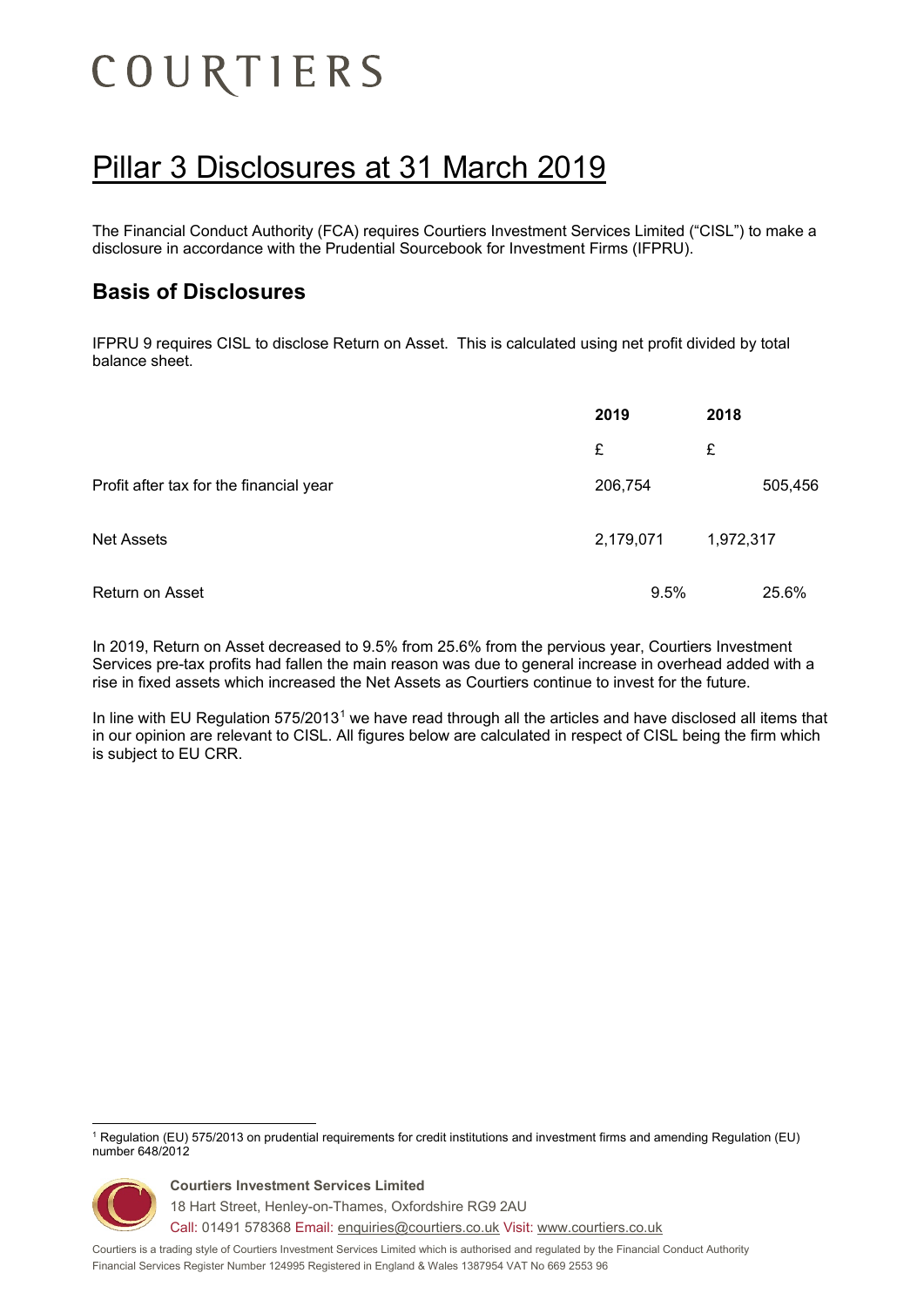# **Capital Resources**

|                                                                                                                                                      | 31st March<br>2019 |
|------------------------------------------------------------------------------------------------------------------------------------------------------|--------------------|
|                                                                                                                                                      | £ 000s             |
| <b>OWN FUNDS</b>                                                                                                                                     | 2,176              |
| <b>TIER 1 CAPITAL</b>                                                                                                                                | 2,176              |
| <b>COMMON EQUITY TIER 1 CAPITAL</b>                                                                                                                  | 2,176              |
| Capital instruments eligible as CET1 Capital                                                                                                         | 227                |
| Paid up capital instruments                                                                                                                          | 215                |
| Share premium                                                                                                                                        | 12                 |
| Deductible deferred tax assets that rely on future profitability and arise from temporary differences                                                | 0                  |
| Retained earnings (including profits which have been audited since 31 March 2019)                                                                    | 1,949              |
| Previous years retained earnings                                                                                                                     | 1,742              |
| Profit or loss attributable to owners of the parent                                                                                                  | 206                |
| Part of interim or year-end profit not eligible (audited since 31 March 2019)                                                                        | 0                  |
|                                                                                                                                                      |                    |
| <b>Exposures</b><br>Of which: Investment firms under Article 91 paragraph 1 and 2 and Article 92 of CRR                                              | 9,577<br>9,577     |
|                                                                                                                                                      |                    |
| RISK WEIGHTED EXPOSURE AMOUNTS FOR CREDIT, COUNTERPARTY CREDIT AND DILUTION<br><b>RISKS AND FREE DELIVERIES</b><br><b>Standardised Approach (SA)</b> | 4,098<br>4,098     |
| SA exposure classes excluding securitisation positions                                                                                               | 4,098              |
| Institutions                                                                                                                                         | 22                 |
| Corporates                                                                                                                                           | 3337               |
|                                                                                                                                                      |                    |
| Retail                                                                                                                                               | 364                |
|                                                                                                                                                      | 0                  |
|                                                                                                                                                      |                    |
| Items associated with particular high risk                                                                                                           |                    |
| Equity                                                                                                                                               | 0                  |
| Other items                                                                                                                                          | 375                |
| ADDITIONAL RISK EXPOSURE AMOUNT DUE TO FIXED OVERHEADS                                                                                               | 5,480              |
|                                                                                                                                                      |                    |
| <b>Summary</b>                                                                                                                                       |                    |
| Capital resource                                                                                                                                     | 2,957              |
| Capital requirement based on 8% of 9,577 (calculated exposure)                                                                                       | 766                |
| Surplus of Capital resource as at 31 March 2019 under Pillar 1                                                                                       | 2,191              |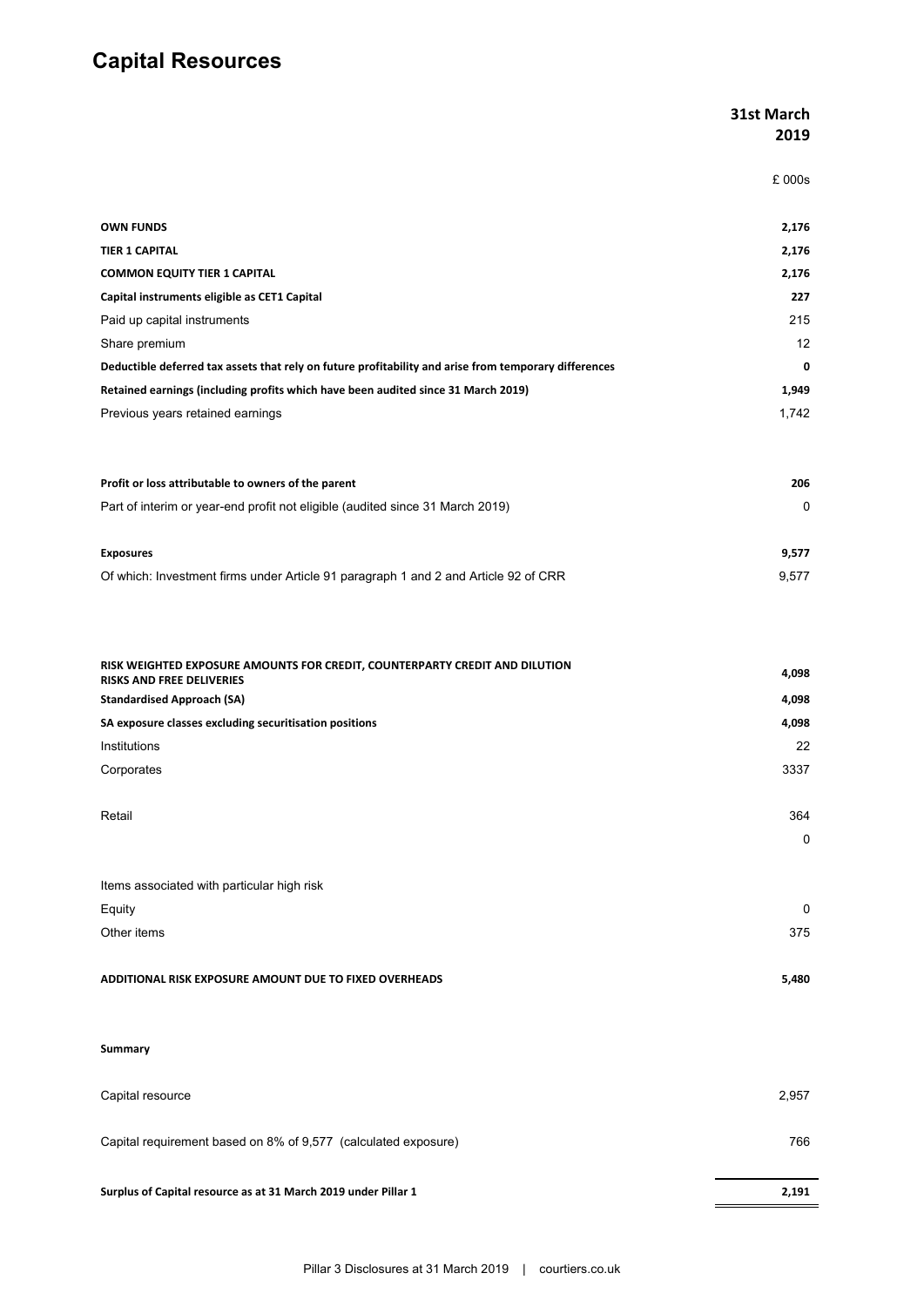#### **Governance**

The Directors of CISL take risk management seriously with risk and compliance being reviewed at all Board Meetings. The Chief Executive Officer (also a Board Member) is the Compliance Officer for CISL.

The risk appetite is discussed and agreed by the board and in summary there is a low risk tolerance in matters that would affect capital value, investment, the brand, customers and legislation and a medium risk tolerance in matters relating to tactical and development opportunities.

The board are satisfied that adequate reviews and processes are in place to identify risks that are material and probable that could impact the ability to achieve the company's strategic objectives.

CISL has a strong compliance department that oversees the activities in CISL.

The Head of Company Accounts and Finance is responsible for monitoring capital adequacy and generating the Internal Capital Adequacy Assessment Process (ICAAP) for review by the Board. The ICAAP is produced every year and more frequently if required.

CISL runs its own Risk Management Committee, which meet on a monthly basis and then present their findings to the Board. The Board will then act on any issues which are above their risk tolerance in order to protect the firm but not to stifle the business. The committee reviews risks and potential conflicts of interest across each business, including within the ICVC and discretionary managed model portfolios.

A review of new risks is undertaken on an annual basis and these risks are RAG-rated (red-amber-green) accordingly. Interim reviews of these risks and potential mitigating factors are undertaken quarterly.

The objective of the committee and these reviews are to identify and evaluate significant risks assess them in terms of magnitude of impact, determine a response strategy and monitor progress.

Each Risk Management Committee is comprised of the Compliance Officer, Head of Investment, Accounting and Dealing, Head of Compliance (CISL), Head of Compliance & Risk (CAML) and any other external or internal representatives as each committee deems appropriate. The Chief Executive Officer, who is also on the Board, is the only member with directorship and sits on each committee and is authorised by the board to take any action to mitigate any risk that is considered outside the risk tolerance.

In addition, a risk review is undertaken by each department on an annual basis and these risks are also RAGrated. Interim reviews of these risks and potential mitigating factors are undertaken quarterly. These reviews cover all activities undertaken by CISL.

The Senior Management Team and the Board review all Group-wide risks with the aim of identifying the key risks to the Group. The Risk Management Committee meet quarterly. Once identified, the Board instigates a strategy to mitigate these risks with the aim of preventing them from crystallising. This is done with the assistance of the Senior Management Team.

The Senior Management Team includes one Director, Jamie Shepperd (who also holds directorship in 10 other companies) and the heads of all departments. Heads of Departments are selected based on experience, skills and qualification which gives a diverse range of knowledge and the ability to achieve objective and targets.

The Board have assessed the adequacy of the risk management arrangement of the Company and consider these provide assurances that the systems are adequate with regards to the Company's profile and strategy.

The Board is also satisfied that the risk profile of the company is in line with the agreed risk tolerance and appetite.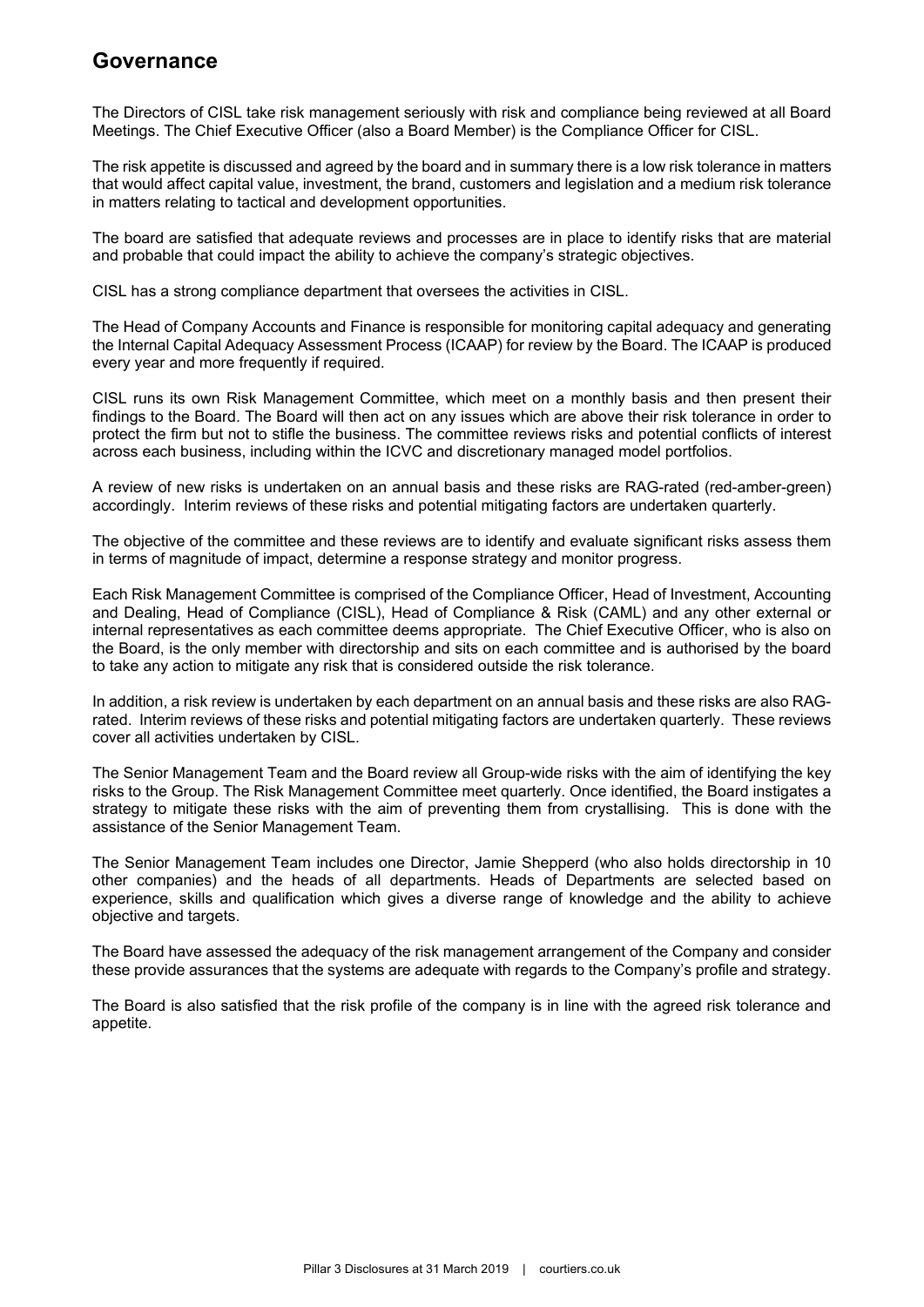## **Key Risks Faced**

**Operational Risk** is defined as the risk of loss arising from inadequate processes, failed processes or systems or from external events.

Operational risk is minimised by internal controls and loss mitigation tools, which includes insurance.

Operational risk can never be eradicated but can be minimised and the risk procedures mentioned in the previous section aim to do this.

Operational risk is quantified in the latest ICAAP as being £400,000 and is made up of various different elements.

**Credit Risk** is the loss suffered should a counterparty fail to perform. The capital allocated in the most recent ICAAP was £328,000 based on the pillar 1 calculation. All exposure is classified as UK-based. For accounting purposes past due is defined as an exposure not received by its contractual date. Impaired would be defined as a client or company who is unable to pay in full or there is a significant doubt.

The company adopts the standard approach for credit risk for pillar 1 purposes, for pillar 2 purpose we then assess any specific factors that would warrant an adjustment to the pillar 1 credit risk calculation.

Substantially all credit risk exposure is in the UK. It is not possible to breakdown Corporate and retail classes any further.

**Market Risk –** The Company has no non basic financial instruments and therefore there is no exposure to this type of risk.

**Regulatory Risk –** Increased regulation together with the loss of FCA permissions present a risk. It is assumed that a cost of additional compliance and specialist advice of £70,000 may be incurred at some stage.

**Key Staff –** Two or three key staff could leave or become incapacitated and the cost of buying in the expertise could be £60,000 to cover the immediate issues.

**Insurance Risk** - The firm uses insurance to cover the risk to which it is exposed. The risk that in the event of a claim the insurer may not meet its obligation and leaving us with the full exposure to the risk to fund the claim, such risk include DB pension where individuals may feel that advice given was not appropriate at the time and file a complaint. The capital allocated in the most recent ICAAP was £200,000.

CISL does not normally hold foreign currency balances and consequently there are no exposures to exchange rate fluctuations.

Although changes in interest rates will impact revenue it does not present a significant risk to CISL.

**Liquidity Risk** is the risk that CISL does not have significant resources to enable it to meet obligations as they fall due. The company policy is to maintain sufficient liquidity to meet all obligations and stress testing is done as part of the ICAAP process to ensure we set the liquidity levels correctly.

**Business Risk** comprises any risk from changes in business conditions which would mean the firm may not be able to carry out its business plan. These risks are tested as part of the ICAAP process.

No internal capital requirement for this risk was identified in this ICAAP.